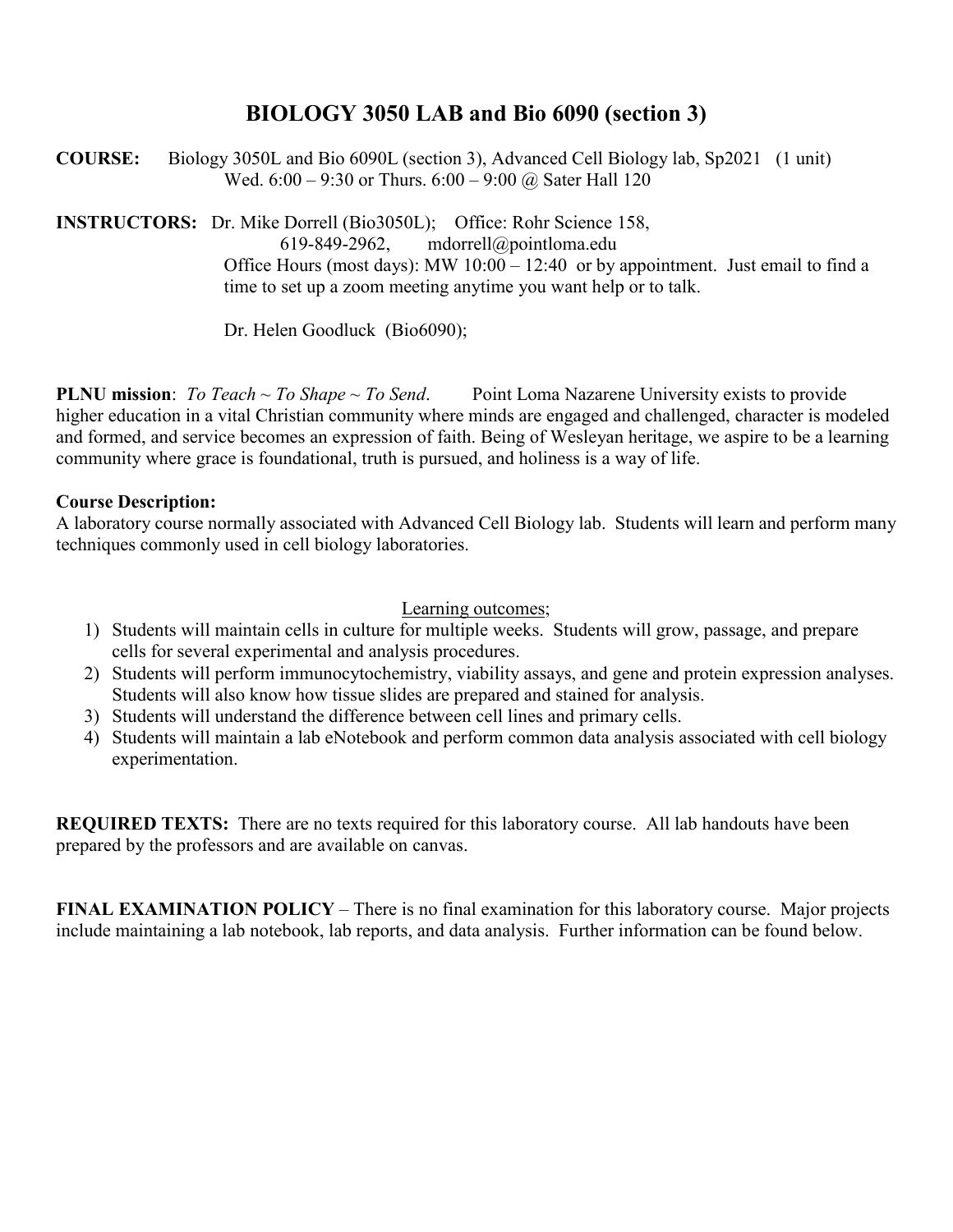| <b>Date</b>               | Lab activity                                       | <b>Text</b>                                                          | Due / reminders                   |
|---------------------------|----------------------------------------------------|----------------------------------------------------------------------|-----------------------------------|
| $3 - 3$                   | <b>Tissue culture of L-cells /</b>                 | Read: Tissue culture of L-cells and                                  |                                   |
|                           | <b>Introduction to chamber slides</b>              | chamber slides protocol;                                             |                                   |
|                           | and cell counting.                                 | Quiz on handout                                                      |                                   |
| $3 - 10$                  | <b>Staining L-cells: parts 1 and 2</b>             | <b>Read: Staining L-cells handouts 1</b>                             |                                   |
|                           | (split groups)                                     | and $2$ ;                                                            |                                   |
|                           | discuss cell viability exp.                        | Quiz on handout / previous work                                      |                                   |
| $3 - 17$                  | <b>Fluorescence and bright light</b>               | Sign up for a time slot (in pairs)                                   |                                   |
|                           | $microscopy - imaging slides$<br>from week 2.      |                                                                      |                                   |
| $3 - 24$                  | Cell culture viability assay                       | Read: cell viability assay handout;                                  | Make sure you are                 |
|                           | Calculations (preparation)                         | Quiz on handout / previous work                                      | keeping up on the E-              |
|                           | for TGF-B1 activity assay                          |                                                                      | notebooks                         |
|                           | -demonstration of                                  |                                                                      |                                   |
|                           | fluorescence microscope                            |                                                                      |                                   |
| 3-31 (week 5)             | <b>Cryosectioning mouse tissue</b>                 | Read: Cryosectioning handout;                                        | Everyone: set up                  |
| (day off for              | (grad students only)                               |                                                                      | <b>TGF-B1</b> assay               |
| <i>undergraduates</i> )   |                                                    | -Quiz on handout                                                     | during the week                   |
| $4 - 7$                   | <b>Isolating DNA and protein</b>                   | <b>Read: TGF-B1 handout and</b>                                      |                                   |
|                           | from the cells, including                          | isolating DNA and protein handout                                    |                                   |
|                           | <b>Bradford assay</b>                              | -Quiz on handouts                                                    |                                   |
| $4 - 14$                  | Start western blot analysis                        | Western blot analysis handout                                        | <b>Check cultures and</b>         |
|                           | through transfer.                                  | -quiz on handout                                                     | then stop growing                 |
| $4 - 21$                  | <b>Western blot analysis</b>                       | <b>Continued (Western blot analysis</b>                              | Make sure you are                 |
|                           | -Staining and analysis                             | handout) - no quiz                                                   | keeping up on the E-<br>notebooks |
| $4 - 28$                  | qPCR analysis - one-step RT-                       | qPCR lab handout                                                     |                                   |
|                           | qPCR SYBR green analysis                           | -quiz on handout                                                     |                                   |
| 5-5 (week 10)             | <b>Staining cryosectioned tissue</b>               | <b>Cryosectioning handout continued</b>                              | <b>E-notebooks for tissue</b>     |
| (day off for              | (Wed section accomplishes                          | ${\rm (part 2)}$ ;                                                   | culture project due               |
| <i>undergraduates</i> )   | through primary antibody,                          | - due to covid, we will have to                                      |                                   |
|                           | Thurs section does secondary                       | image slides using confocal and                                      |                                   |
|                           | (grad students only)<br>ab)                        | send to students for lab report                                      |                                   |
|                           | 5-12 <i>(the rest of</i> Hematopoietic stem cell   | <b>Read: Mouse BMCs handout-1</b>                                    | Lab report for                    |
| this is optional          | culturing, day 1                                   | Quiz on handout / previous work                                      | Cryosectioning and                |
| for graduate<br>students) | (undergrads and interested<br>graduate students)   |                                                                      | Immunohistochemistry              |
|                           |                                                    |                                                                      | due (graduate                     |
|                           |                                                    |                                                                      | students)                         |
| $5-19$                    | HSC culturing, day 2<br>(undergrads and interested | <b>Read: Mouse BMCs handout-2</b><br>Quiz on handout / previous work |                                   |
|                           | graduate students)                                 |                                                                      |                                   |
| $5 - 26$                  | Two-way ANOVA analysis                             | <b>Slides on two-way ANOVA</b>                                       | <b>Counting of HSC</b>            |
|                           | for BMCs experiment                                |                                                                      | colonies must be                  |
|                           | (undergrads and interested                         | Data analysis for the BMCs lab is                                    | performed and                     |
|                           | graduate students)                                 | due 6-2-2021                                                         | uploaded by lab today             |
| $6 - 2$                   | No lab                                             |                                                                      | Data analysis for                 |
|                           |                                                    |                                                                      | <b>BMCs</b> lab is due            |

#### **Attendance:**

Attendance at lab sessions is required and role will be taken. Absence from a lab, results in a zero for any work done on that day. Extenuating circumstances will be considered as long as the instructor is notified up front.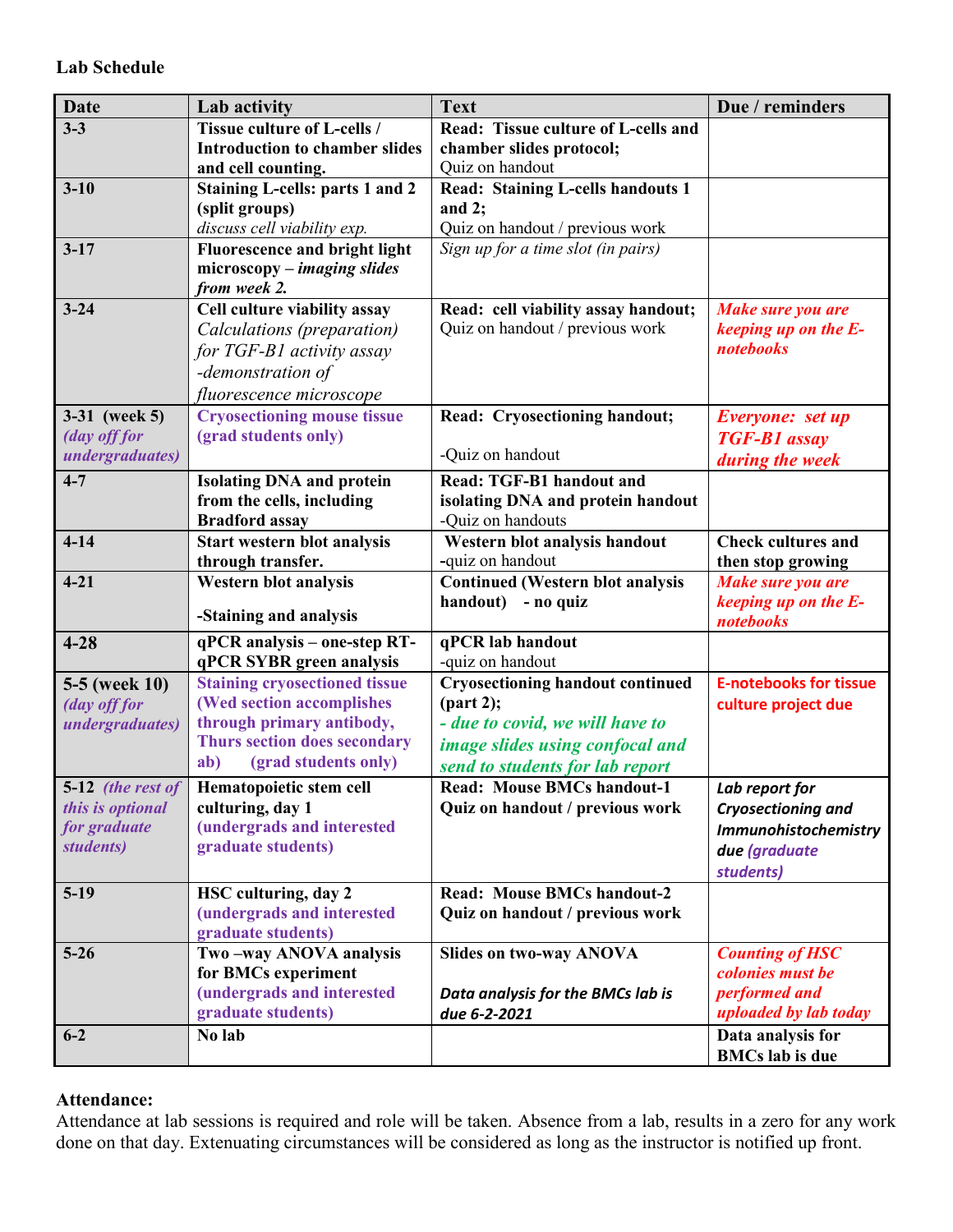#### **Laboratory Work – Brief Introduction**

There will be three main laboratory projects for this course. For each of them, you will be working as part of a group of four people. Your group may split the efforts equally, but you are always expected to perform the work at least in pairs to minimize errors. **Handouts with pertinent background information and procedural details for each lab can be found on canvas.** There will be a quiz at the beginning of the lab period, which will cover the material in this introductory handout. The goal is to insure that you have put some effort into reading and digesting the handout material, so that a high quality lab experience results. At the conclusion of a body of laboratory work, you will be responsible for turning in a "summary product" for me to evaluate. *There will be an opportunity for each student to evaluate the quality of the group experience (by evaluating yourself and other group members) as we reach major assignment "milestones" for the semester. The intent is to ensure that there is accountability within each group.* 

#### (1) Artificial Cell Culture/Fluorescence Microscopy (40% of lab grade)

The laboratory student teams as constituted above will conduct the work involving the artificial culture of cells, and their use as subjects for microscopy. This work will stretch over several weeks. You will also be responsible for preparation of cells for use in the microscopy labs listed in this syllabus. As microscopic data accumulate (e.g. digital images) you will also be responsible for selecting a set of these and including them, with your analytical comments. I will give you a handout later on with more details on this. Grades will be based on successful maintenance of cells over the course of several weeks, success during the projects using these cells, and your electronic lab notebook that you keep throughout the project.

#### (2) Cryosectioning and staining of mouse heart tissue (20% of lab grade) *(graduate students only; undergraduate students can participate in the technique if interested without having to submit the assignment)*

We will be practicing an important technique used by cell biologists to study cells within a tissue system. I will provide some mouse hearts in a cryomold and groups will prepare sections of this tissue so that we can stain them for various markers of cardiac muscle and myocardial precursor cells. Your grade will be based on the success of the cryosectioning, the success of the staining, and your individual lab report.

#### (3) Mouse Bone Marrow Clonal Progenitor Cell assay (Hematopoietic Stem Cells) (20% of lab grade) *(undergraduate students only; graduate students can participate in the technique if interested without having to submit the assignment)*

You and your lab group will prepare a set of special culture dishes which will support the growth of primitive bone marrow "progenitor" cells, which are responsible for populating the marrow and peripheral blood. This is the same culture technology which is used in research to study the control of progenitor cell physiology, and to assess the growth of marrow cells from patients with hematopoietic abnormalities. As a class we will collect data from the growth of bone marrow cells under control, and an experimental treatment condition. Your grade will be slightly based on successful growth of the BMCs, quantification of the bone marrow colonies, and your electronic lab notebook (details further below).

#### **Lab Quizes: (20% of lab grade)**

There will be several short quizzes that will be given at the beginning of lab. These quizzes will cover material from the lab handout for that day to ensure that you have read the handout thoroughly and come prepared to perform the lab activities. You should come to lab prepared and knowledgeable of the experiment you are about to begin. Some of the questions will also cover activities and material from previous laboratories to ensure that you are understanding and maintaining the desired material.

#### **Lab Participation and attitude (20% of grade)**

Most of this course is based on learning from experience. Thus, it is critical that you attend each lab session, are on time, and come with a "can-do" attitude ready to learn. Mistakes are a part of science and this is the way we learn. However, you must be willing to put yourself out there by participating in all aspects of this lab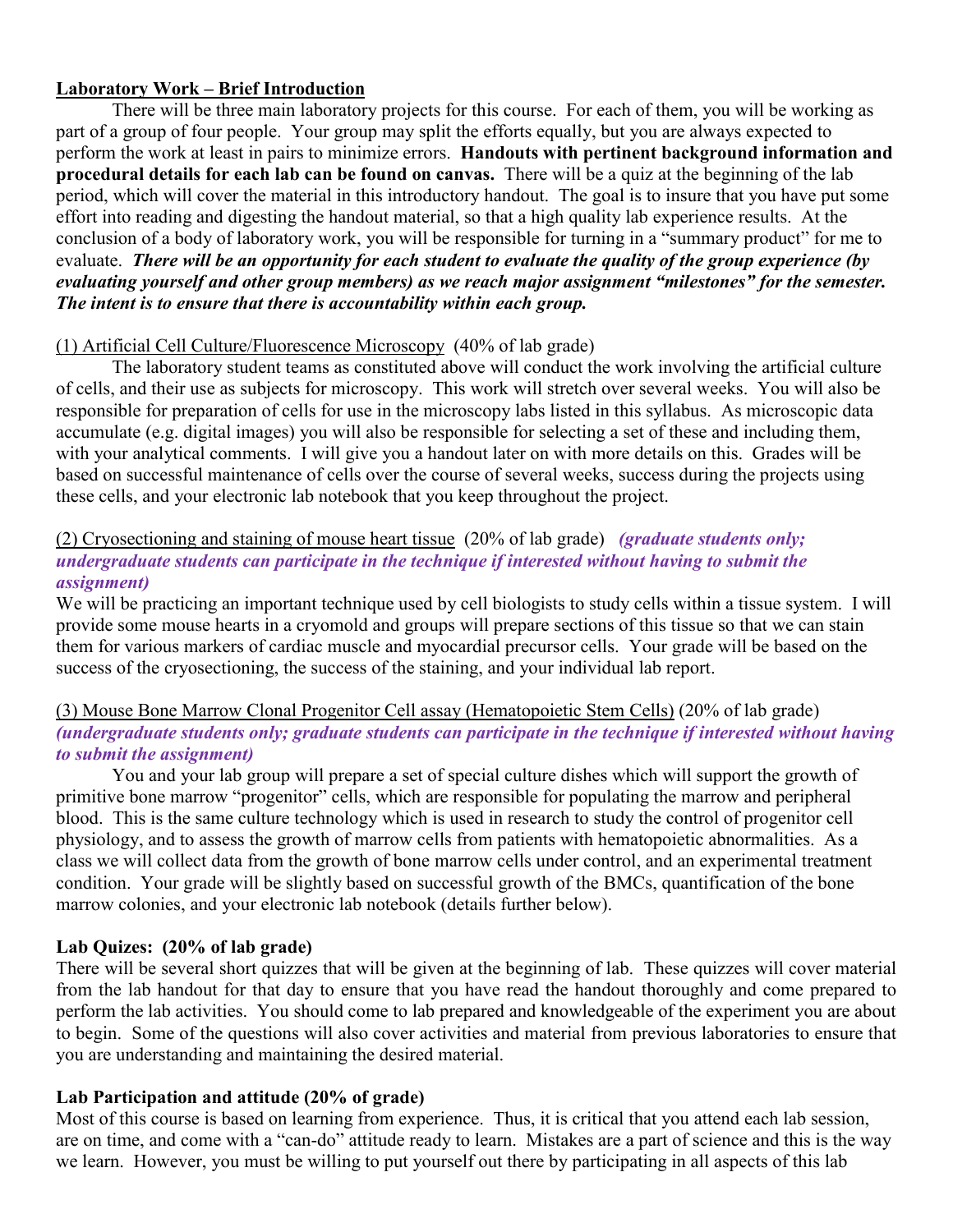(don't just let your partners carry you), and you must be willing to ask questions when you have them. Much of your participation will also determine how well you score on other parts of lab grading, but this allows us to really give credit (and deductions, if necessary) for participation and attitude. If you put your all into the labs, this course should be an easy 'A', but you will need to put in the work. Points for this will also be derived from completing the pre-lab video EdPuzzles (watch the videos and answer the questions).

## **Project information**

#### **Electronic Lab Notebook (Cell culture project)**

Keeping a detailed notebook procedures performed, data accumulated, and analyses of the data and subsequent next steps is critical for any researcher. Be sure to keep this updated as we go, and **make sure that you write exactly what was done and how (don't just copy and paste the protocol from the lab handout**). Things do not always go perfectly according to the protocol so you need to keep good detailed notes on exactly what was done (concentrations, timing of incubations, etc.) for both the parts that corresponded perfectly with the protocol as well as mistakes or necessary alterations. Sometimes, changes to the protocol are the reason that the lab does not work, and sometimes they turn out to be what helps a particular procedure work. You need to note exactly what was done so that you can either replicate it at some later date, or determine areas that need improvement for a protocol to work. I suggest keeping a written lab book to take notes on, followed by completing an electronic lab book. Your lab notebook should contain:

1) Introduction and purpose: A section describing the purpose (what are we trying to do, and why). Be sure to relate the lab procedure to its relevance and importance in broader cell biology experimentation and/or clinical techniques. This includes all the sub-projects such as staining, viability, western blots, qPCR, etc.

2) A link to the technique protocol (can be a formalized document with procedures) with pertinent notes about any deviations from the main protocol, hints to help you know how to do key steps, in the eNotebook. This should be one main protocol for culturing cells and then notes about the health of cells at each feeding or splitting and key deviations of the protocol (for example if you split at a higher or lower dilution, etc.)

3) Results of the lab including any images obtained pertinent to the lab (such as images of cells, images obtained from fluorescent staining, analyzed results of the viability assays, images of western blots, analysis of the qPCR data, etc.). Be sure to directly reference the images along with a thorough description of what is being observed and the relevance of this. This should include:

- images of your cells right after splitting, at mid confluency (feeding days) and at high confluency (just before splitting).
- The results from each sub-project (data graphs, images, etc. as appropriate)
	- $\circ$  Images from IHC and H& E stainig
	- o Viability assay graphs
	- o Western blot images
	- o qPCR data graphs or table
- along with a brief analysis of the results and conclusions. Ex: Is the staining real? Were the results what you would expect? Why or why not? Conclusions about the IC50 of methotrexate (dose at which 50% of the cells died, analysis of western blot and qPCR data and what they show, Etc.

4) Finally, discuss possible next steps based on that data.

I would strongly suggest that your group set up a Googledocs file online so that each member can access and add to the same file as appropriate. Further information on the electronic lab notebook will be given throughout the course. **If you have any questions at all, please ask.** 

#### **Lab Report for cryosectioning.**

• The **introduction** should start broad and become more specific as you go along. The analogy I like to use is that of an hourglass. Start with general information about the techniques or lab and its purpose and get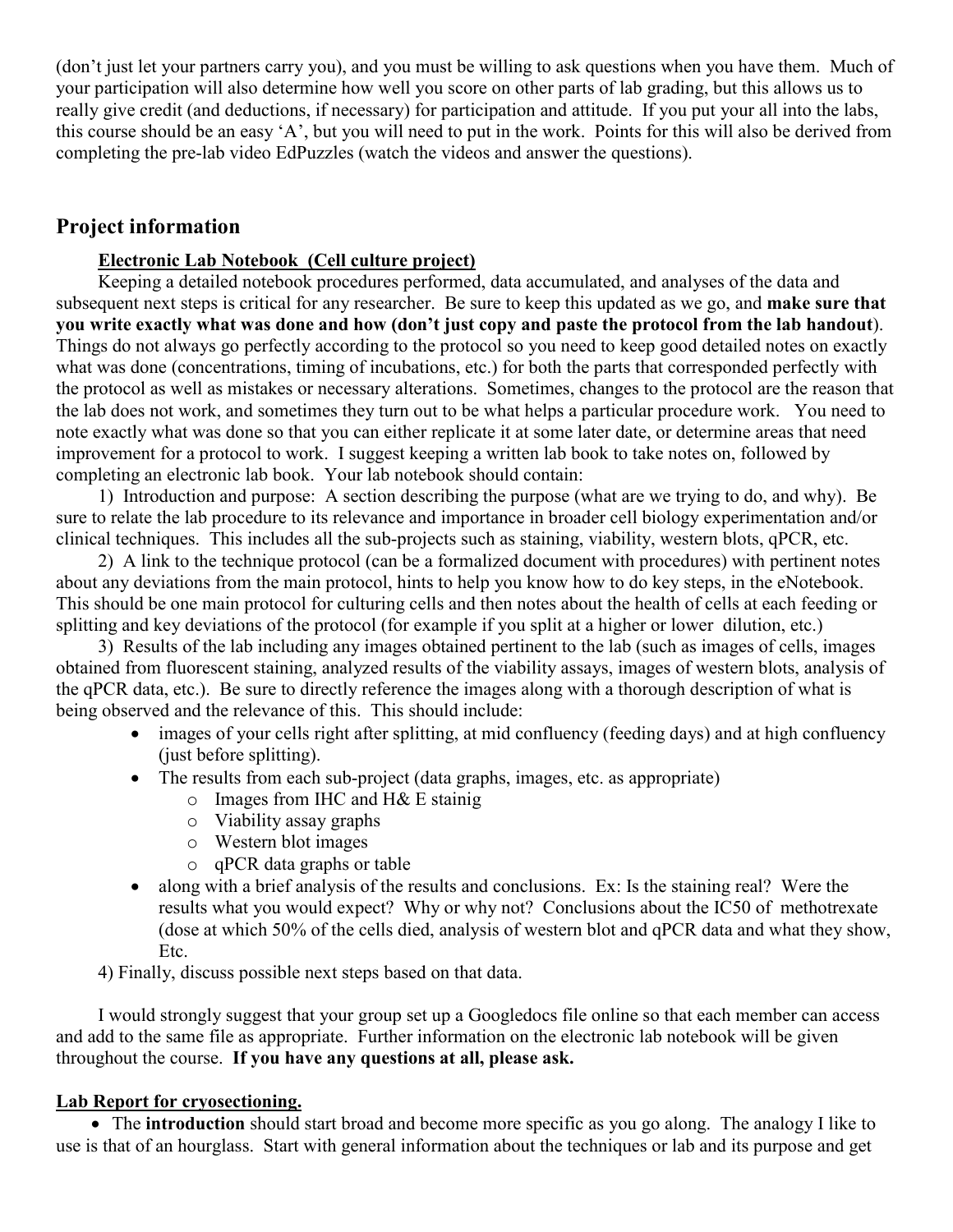more specific as you go. For example, in the cryosectioning lab report, you should start by introducing cryosectioning and its purpose / advantage, followed by immunofluorescence, and then get more specific by discussing the tissue we are using and the markers we are staining for, and what you expect to observe.

• The **methods** section describes the procedures by which this was accomplished (*in past tense; this should always be formatted in a "blank was done" manner*). This should not be in the form of a bulleted protocol, but rather a paragraph. Avoid the first or third person (don't say "we did this", say "this was done)

• The brief **results** section should include the **labeled** images from your slides, complete with figure legends. **This section should also have a short 1-2 paragraph description of what the results show** within the body. Describe your observations thoroughly in the main paragraph and reference the figures appropriately. **The separate figure legends should briefly describe the image being shown**.

• The **discussion** should relate what you see in your images to what was expected, along with some modifications that could be made to improve the results, and future directions for similar experiments (be creative and show some understanding of the utility of this method). This is the bottom of the hourglass. You start specific describing and analyzing the meaning of the observations / results. Then put them into broader context and discuss issues / future directions, etc.

#### **Hematopoietic Stem Cells project**

We will be analyzing the results of this project. You will submit your data analysis, including statistical analyses and a brief discussion of the results and what they mean.

#### **Points Breakdown for lab work**

| <b>Pre-lab Quizzes on handouts</b>                                                                  |       | 20% |                     |  |  |
|-----------------------------------------------------------------------------------------------------|-------|-----|---------------------|--|--|
| Artificial cell culture (groups of 3)                                                               |       | 40% |                     |  |  |
| Quality of work                                                                                     | 10%   |     |                     |  |  |
| Health of cells                                                                                     |       |     |                     |  |  |
| Quality of staining                                                                                 |       |     |                     |  |  |
| Viability assay                                                                                     |       |     |                     |  |  |
| Western blot and qPCR                                                                               |       |     |                     |  |  |
| Electronic lab book                                                                                 | 20%   |     |                     |  |  |
| Group participation / effort                                                                        | 10%   |     |                     |  |  |
| <b>Cryosectioning and staining</b>                                                                  |       | 20% | (Graduate students) |  |  |
| Quality of work                                                                                     | 5%    |     |                     |  |  |
| Lab report (not a lab notebook)                                                                     | 15%   |     |                     |  |  |
| Bone marrow cells in culture                                                                        |       | 20% | (undergraduates)    |  |  |
| Quality of work                                                                                     | $5\%$ |     |                     |  |  |
| Data analysis                                                                                       | 15%   |     |                     |  |  |
| Lab participation and attitude                                                                      |       | 20% |                     |  |  |
| Includes some points from EdPuzzle pre-lab activities, assigned videos introducing techniques, etc. |       |     |                     |  |  |

\_\_\_\_\_\_\_\_\_\_\_\_\_\_\_\_\_\_\_\_\_\_\_\_\_\_\_\_\_\_\_\_\_\_\_\_\_\_\_\_\_\_\_\_\_\_\_\_\_\_\_\_\_\_\_\_\_\_\_

**Total 100%**